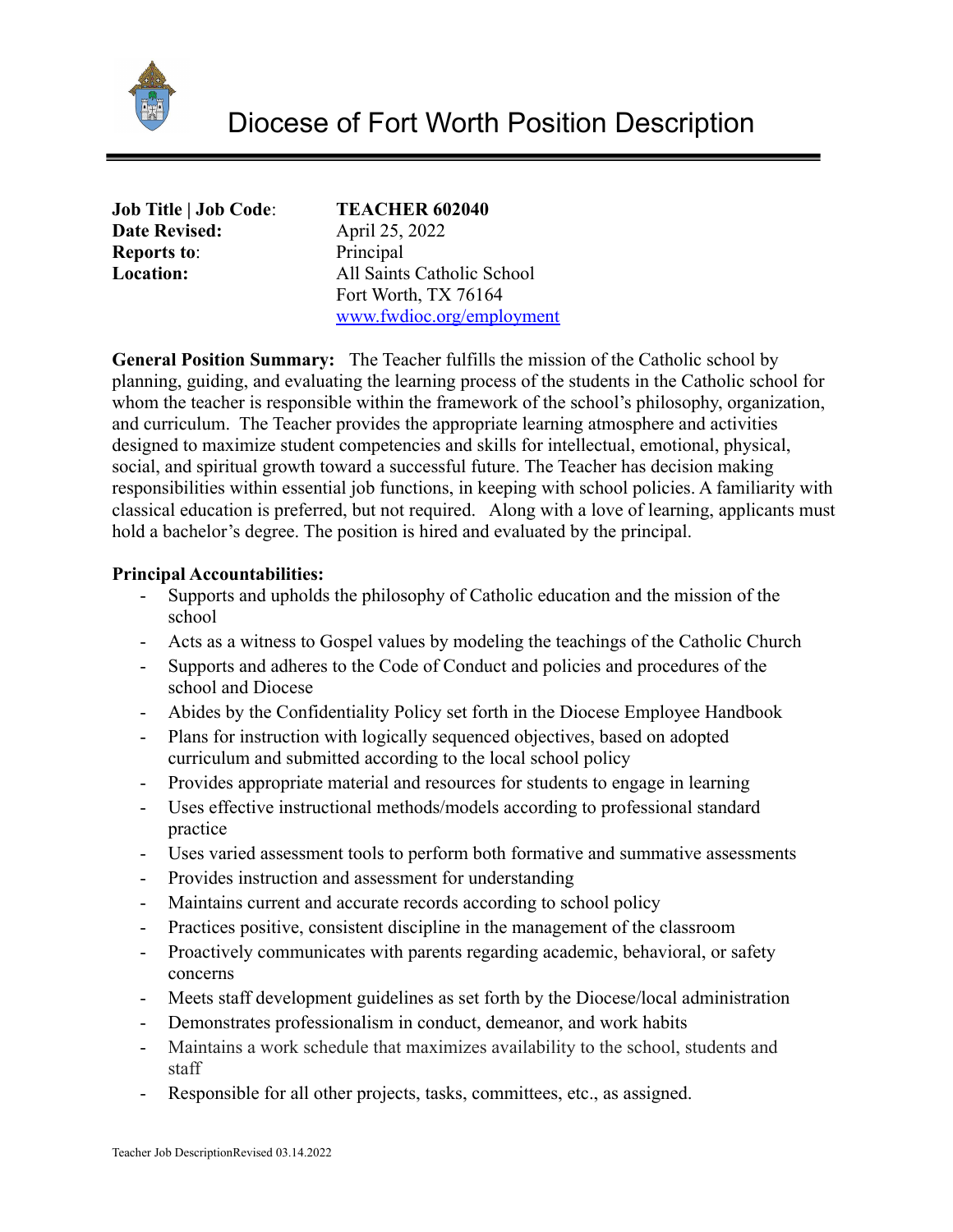

## **Important Job Functions:**

- Collaborates with peers to enhance the work environment and support instructional planning
- Conferences with parents upon request and responds to messages in a timely manner
- Demonstrates gains in student performance that are in keeping with school goals
- Demonstrates a willingness to respond to individual learning needs.

### **Supervision Given and/or Received:**

- Reports directly to the principal

### **Internal Contacts:**

- Effectively communicates with other school staff

#### **External Contacts:**

Effectively communicates with parents, volunteers, adults, as well as other schools, churches and employees throughout the diocese.

### **Working Conditions and/or Physical Requirements:**

- Required to work some nights and weekends
- Required to manage high to moderate levels of stress
- Required to teach a part-time schedule
- Required to work in standard classroom and school conditions
- Required to lift or carry classroom supplies, textbooks, furniture, and equipment
- Required to maintain composure and avoid inappropriate displays of emotion
- Required to sit, stand, bend, stoop, reach, grab, pull, hear, see, and speak on a daily basis
- Required to perform repetitive physical tasks such as computer keyboarding, writing, and reading
- Required to monitor students in a variety of locations including those with noise, activity, and inclement weather

### **Travel Requirements:**

- No travel required other than field trips

### **Education and Experience Preferred:**

- Bachelor's degree
- Meets the minimum requirements for teaching field as set forth by the Diocese and TCCED

### **Knowledge and Skills Preferred:**

- Knowledge of the basic teachings of the Catholic Church
- Knowledge of subjects taught, instructional methods/strategies, and curriculum differentiation in target languages